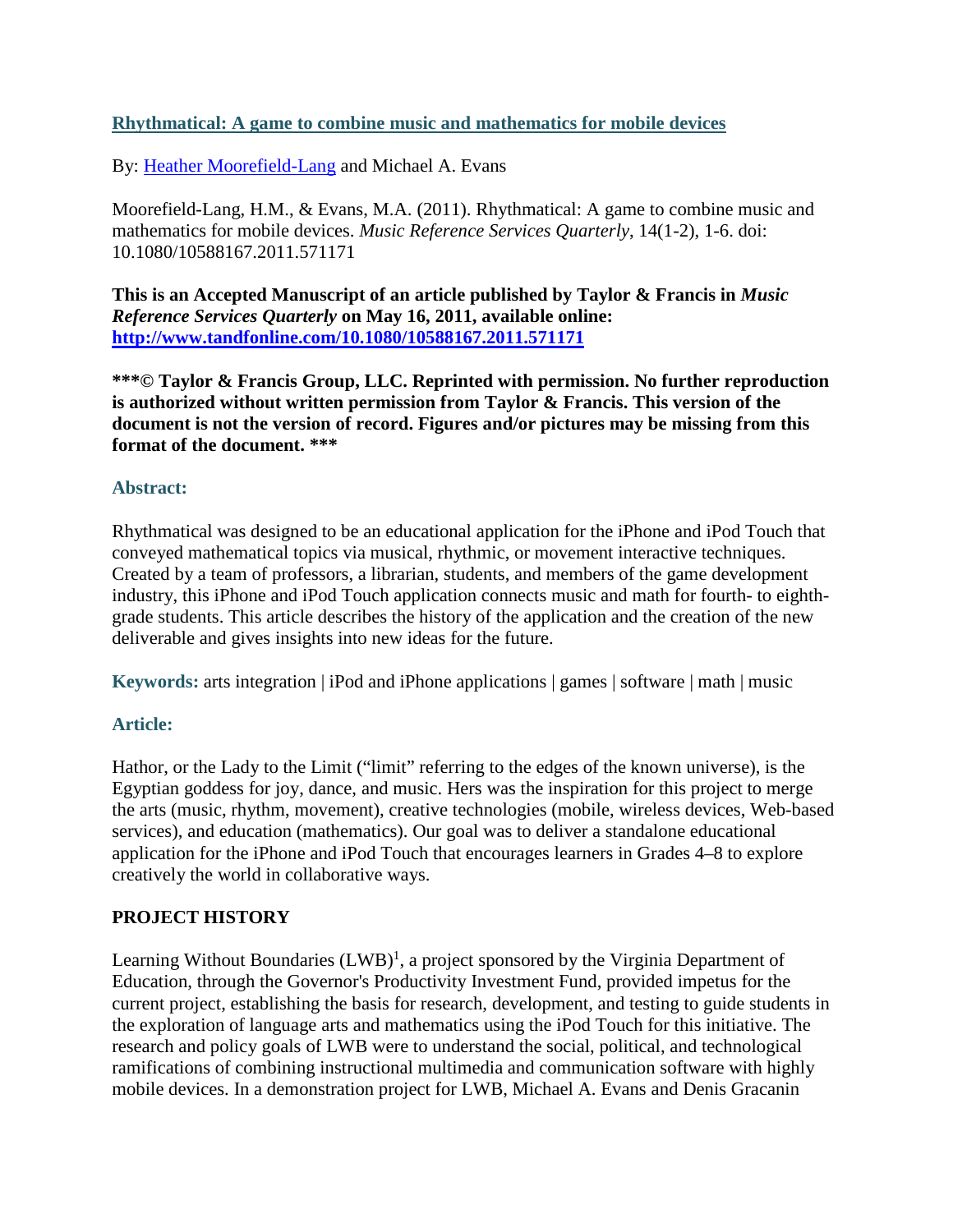targeted fourth-, sixth-, and eighth-grade classrooms in rural, southwest Virginia, focusing on language arts topics including context clues, synonyms, and antonyms. For mathematics, the project targeted division of decimals; the relative magnitude of two decimal numbers; and mean, median, and mode. These content areas were chosen because they had been identified by supervisors and teachers as high-need areas. For LWB, investigators began with a small set of standards-based "lesson plan instances" of difficult-to-teach standards in language arts and mathematics, for instance comparing the numerical value of fractions, to gain administrator buyin and to demonstrate the potential of proposed intervention. The learning scenarios developed by instructional designers incorporated technologies and learning strategies popularized by video games, personal broadcasting platforms, and Web 2.0 technologies (blogs, photo sharing, social networks). A goal of LWB was to assist elementary and secondary teachers and students to develop appropriate strategies and sufficient practice to improve fundamental knowledge in targeted mathematical and language arts areas to increase problem-solving and collaboration skills using emerging technologies for communication, computation, and exchange. The team, made up of a learning scientist, computer scientist, and instructional designers, provided teachers the support and tools through focus-group meetings and professional development workshops to continue developing lesson plans and requirements for custom-built software applications that served their needs. From this initial work, the Hathor project was born.

The Hathor project was positioned to promote an ideal that technology-enhanced active learning in combination with collaborative exchanges might have profound impact on primary and secondary classroom teaching and learning. From evidence collected on the initial LWB and now Hathor, it is clear that innovate instructional interventions must have support from content experts, teachers, and instructional technology resource teachers and technical support staff. Consequently, a professional development model, developed in previous efforts, has been built into the project to ensure that teachers and students successfully leverage devices and applications.

# **MERGING MUSIC, CREATIVE TECHNOLOGIES, AND EDUCATION**

Hathor is focused on finding creative ways to combine music, technology, and mathematics. The team consisted of members from three departments from Virginia Tech and an industry partner. Dr. Michael A. Evans, from the Department of Learning Sciences and Technologies, provided expertise in interface design and multimedia development for mobile devices. Students in his multimedia design course contributed to teaching and learning materials and any Web-based products. Dr. Heather Moorefield-Lang, education and applied social sciences librarian, served to assist with the creative, artistic, and musical aspects of the project. Dr. Betti Kreye, clinical assistant professor, Department of Teaching and Learning, assisted with the mathematics education aspects, ensuring the integrity of content and applicability in the classroom. Dr. C. Vernon Burnsed, professor, Department of Music, served to provide direction on the musical features and content, and Mr. Thomas K. Vaidhyan, CEO of Aten, Inc., provided software development services for the educational application. The current deliverable, Rhythmatical, was designed to be an educational application for the iPhone and iPod Touch that conveyed mathematical topics via musical, rhythmic, or movement interactive techniques that the devices provide. The iPhone and iPod Touch were ideal for this application because each has the ability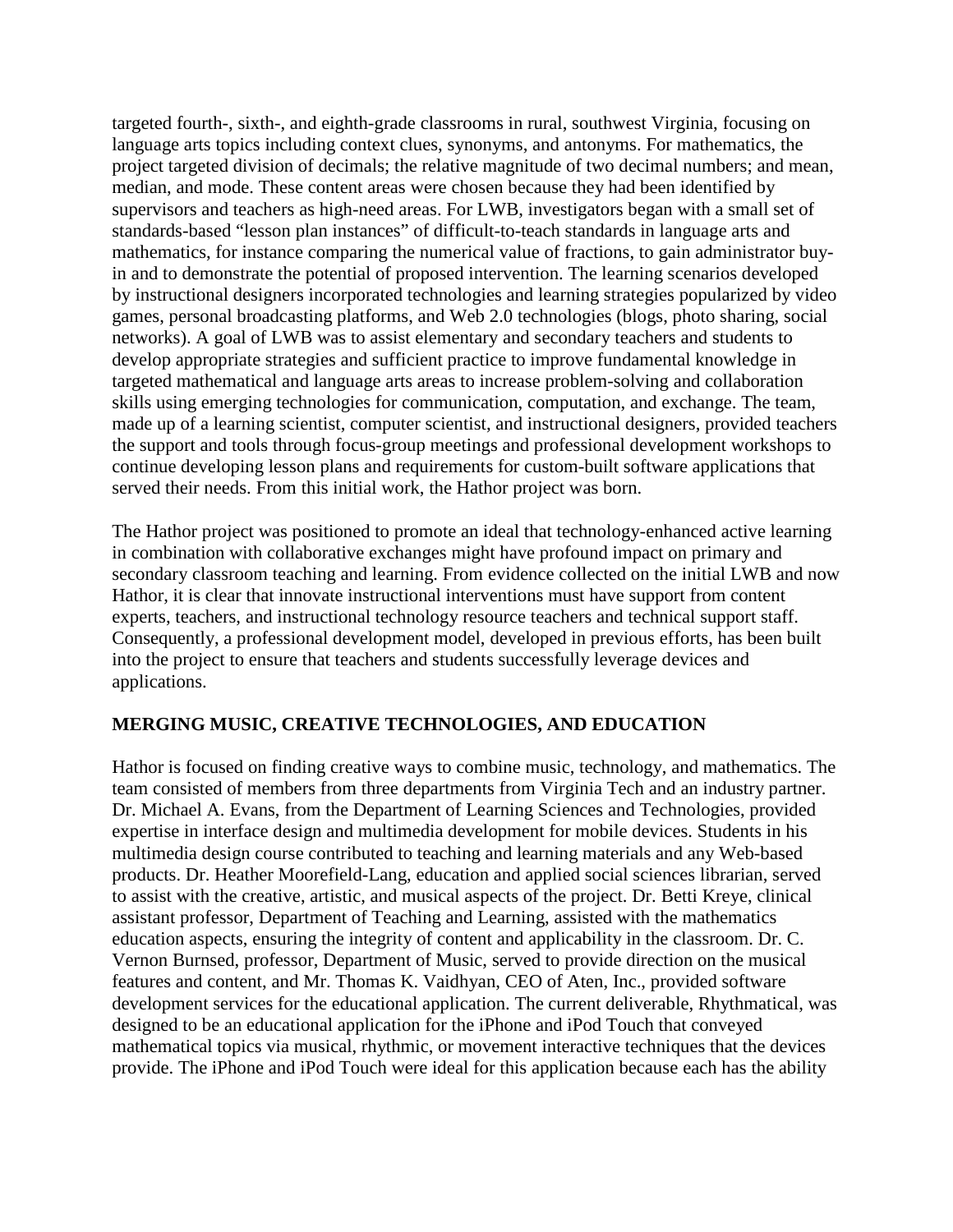to be tapped and shaken and is all in all very interactive for the user. Students would be able to create, tap out rhythms and beats, and learn about math through these engaging devices.

Rhythmatical took one year to design, develop, test, and release to the iTunes App Store. Rhythmatical is available for free to librarians, preservice educators, teachers, students, and parents to use on the iPhone and iPod Touch. The design and creation process started with a decision between three different music and math game ideas. Two activities were not chosen but are still being considered for future development. After the choice was made to develop a game that focused on the concept of the greatest common divisor, designs had to be created in a still image format, and a technology design company had to be chosen. Once the software development company was decided, meetings began, and many conversations were held about how the game would proceed, how the math and music would be integrated, and what the design and overall technology would look like. Once the team had a working prototype, then alpha (internal) testing of the game began. If timing of a drum was off, then it was corrected. The game originally did not have drum sounds, so they were added in, and music and transitional beats were added, as students progressed through rounds, to make the activities more challenging and engaging for users. For the team creating Rhythmatical, this was an informative process as educators and librarians rarely experience it. Testing game-based software for productive learning in classroom settings was a new and interesting experience.

The final product, Rhythmatical, is an iPhone and iPod Touch game-based, educational application developed for to enable students to work with mathematics and music in creative ways. When the users first open the game, they can choose a new game or a help option; or if they have played before, they can see who has had the high score. The help option was also designed so that both teachers in math, music, or technology and librarians who teach students how to use Rhythmatical will have a location to go to, so that demonstrations could be shown (Figure 1). If students are new to using the iPhone and iPod Touch, the Help feature can give assistance to the students and the teacher. The ideal situation would be a room with a classroom document camera where the teacher could show the students all at once how the game could be played. The educator would be able to take the students step by step through the rules and idea of Rhythmatical. If each student has his or her own iPhone and iPod Touch, then the student would be able to follow along. Once students are ready to work on their own, they press the button for a new game.

**FIGURE 1 IS OMITTED FROM THIS FORMATTED DOCUMENT FIGURE 1** Help screen for Rhythmatical (color figure available online).

When a new game opens, students have four drums given to them on the screen (Figure 2). On each drum is a number. These four numbers have a common denominator. The student figures out the common devisor between the four numbers and then strikes the drums the number of times the common denominator goes into each drum. For example, in this figure, on the right side, the common denominator is two. Two would divide into 12 six times, 14 seven times, six three times, and 18 nine times, and that is how many times the student would tap the drum on the screen. Students have multiple chances per round. Players have the opportunity to play many rounds in the game. Rhythmatical takes advantage of the iPhone and iPod Touch screen capabilities, sounds, and shaking movements to progress to the next round.